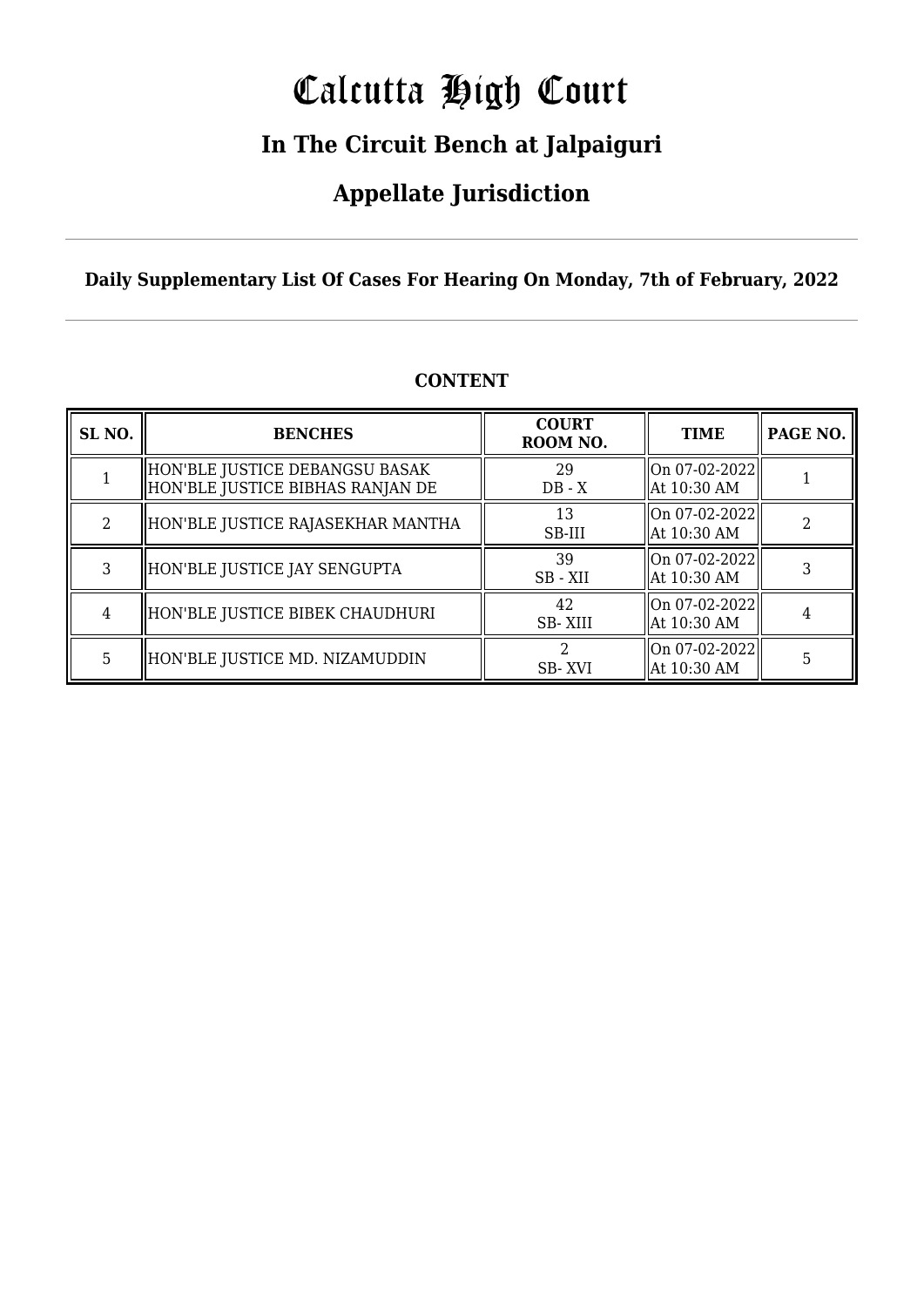

**DAILY CAUSELIST For Monday The 7th February 2022**

**COURT NO. 29 DIVISION BENCH (DB - X) AT 10:30 AM HON'BLE JUSTICE DEBANGSU BASAK HON'BLE JUSTICE BIBHAS RANJAN DE (VIA VIDEO CONFERENCE)**

**FROM PRINCIPAL BENCH**

#### **APPLICATION FOR ANTICIPATORY BAIL**

| 1 | CRM(A)/70/2022                 | DIPEN BARMAN           | HILLOL SAHA       |  |  |
|---|--------------------------------|------------------------|-------------------|--|--|
|   |                                | VS                     | <b>PODDER</b>     |  |  |
|   |                                | THE STATE OF WEST      |                   |  |  |
|   |                                | <b>BENGAL</b>          |                   |  |  |
| 2 | CRM(A)/86/2022                 | <b>HRIJURAJ GHOSH</b>  | <b>TANMAY</b>     |  |  |
|   |                                | VS                     | <b>CHOWDHURY</b>  |  |  |
|   |                                | State of West Bengal   |                   |  |  |
| 3 | CRM(A)/87/2022                 | BABAR ALI@MD BABOR ALI | ALI AHSAN ALAMGIR |  |  |
|   |                                | <b>VS</b>              |                   |  |  |
|   |                                | State of West Bengal   |                   |  |  |
|   | <b>APPLICATION FOR BAIL</b>    |                        |                   |  |  |
| 4 | CRM(NDPS)/25/2022 RAJU CHETTRI |                        | <b>MAYANK ROY</b> |  |  |
|   |                                | VS                     |                   |  |  |
|   |                                | THE STATE OF WEST      |                   |  |  |

BENGAL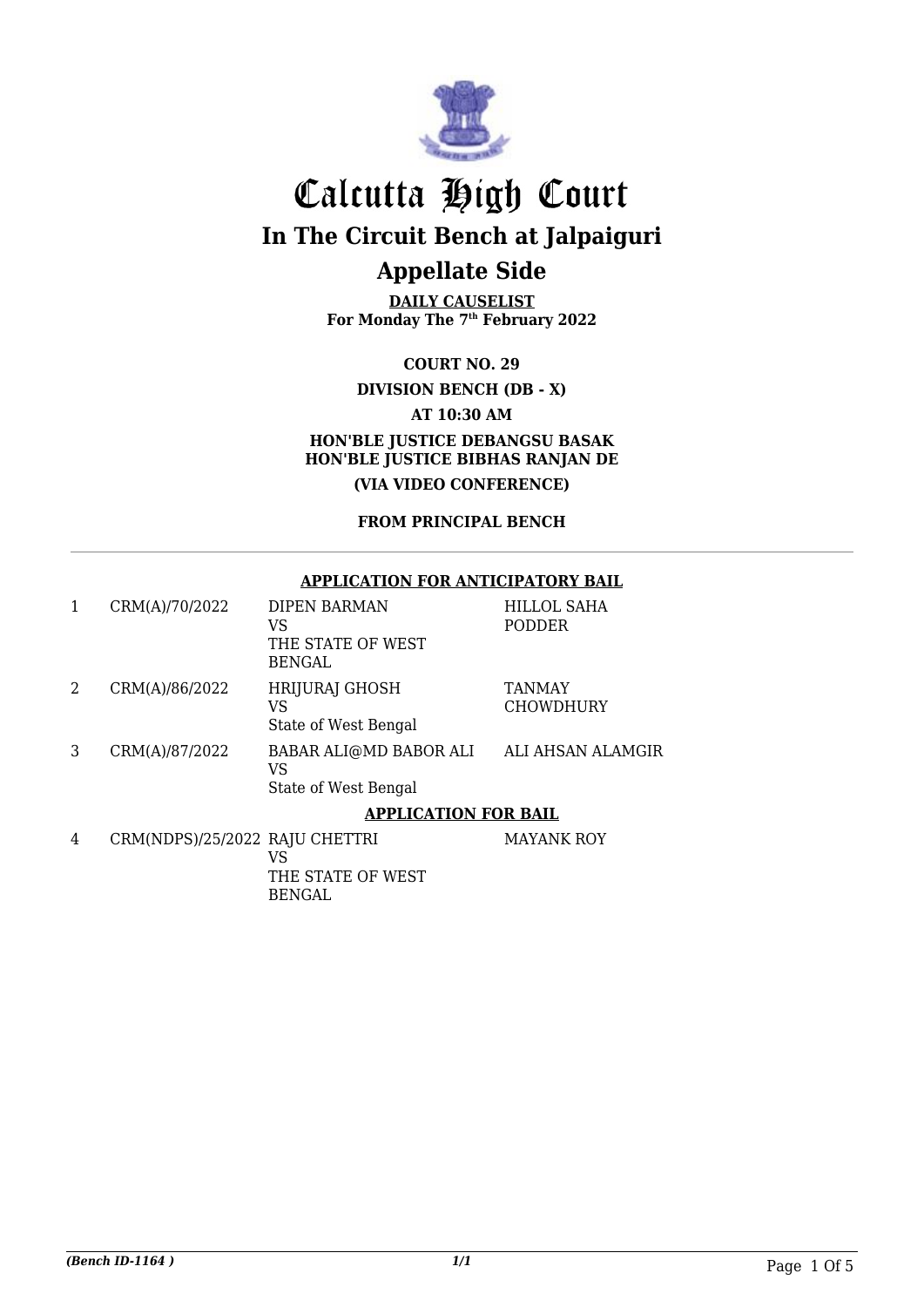

**DAILY CAUSELIST For Monday The 7th February 2022**

**COURT NO. 13 SINGLE BENCH (SB-II) AT 10:30 AM HON'BLE JUSTICE RAJASEKHAR MANTHA (VIA VIDEO CONFERENCE)**

**FROM PRINCIPAL BENCH**

#### **MOTION** 1 WPA/298/2022 MISS RIYA DAS VS STATE OF WEST BENGAL AND ORS. AJAY SINGHAL 2 WPA/1763/2021 SABITA ROY VS STATE OF WEST BENGAL AND ORS. ARINDAM DAS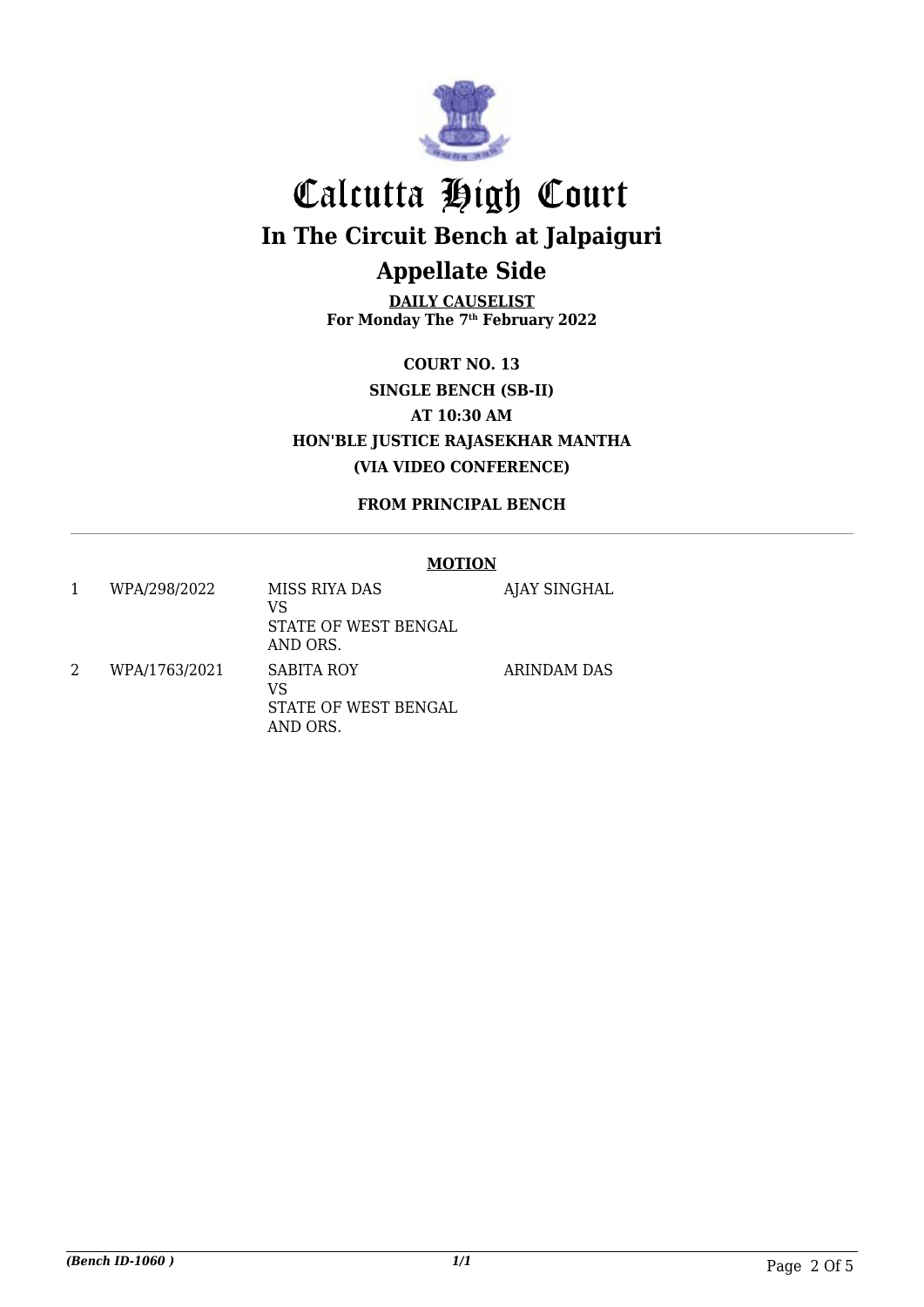

**DAILY CAUSELIST For Monday The 7th February 2022**

**COURT NO. 39 SINGLE BENCH (SB - XII) AT 10:30 AM HON'BLE JUSTICE JAY SENGUPTA (VIA VIDEO CONFERENCE)**

**FROM PRINCIPAL BENCH**

#### **CRIMINAL REVISION**

| 1 | CRR/5/2022                   | SANTOSH PODDAR AND<br>ANR<br>VS<br>THE STATE OF WEST<br><b>BENGAL AND ANR</b>      | <b>ATINDRA</b><br><b>CHOWDHURY</b> |
|---|------------------------------|------------------------------------------------------------------------------------|------------------------------------|
| 2 | CRR/10/2022                  | SURENDRA KUMAR<br><b>AGARWAL AND ORS</b><br>VS<br>STATE OF WEST BENGAL<br>AND ORS. | <b>SUJIT BANERJEE</b>              |
| 3 | CRR/7/2022<br>[Scanned Copy] | <b>JAMIR HOSSAIN</b><br>VS<br>THE STATE OF WEST<br>BENGAL                          | MS. NIBEDITA PAL                   |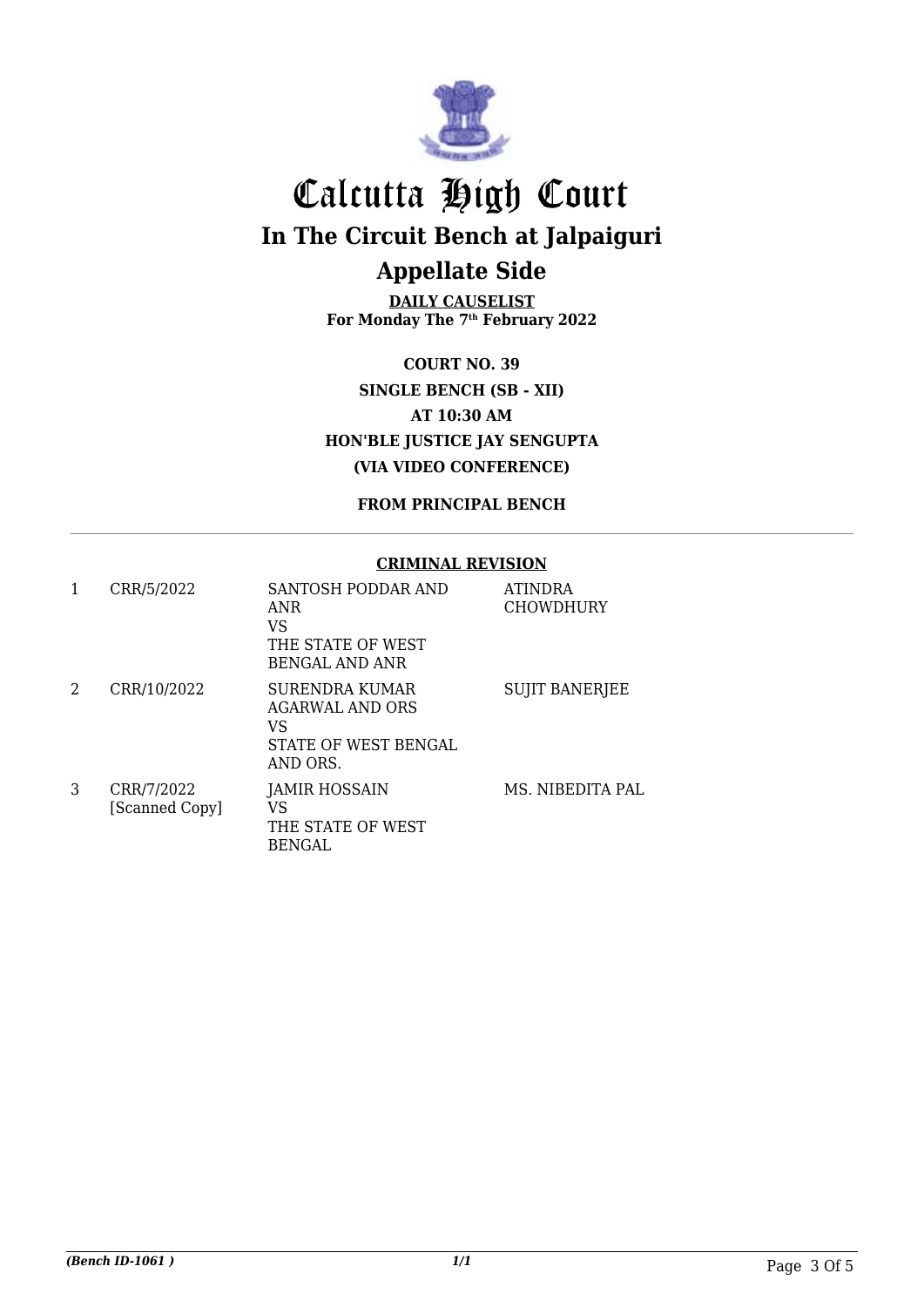

**DAILY CAUSELIST For Monday The 7th February 2022**

**COURT NO. 42 SINGLE BENCH (SB- XIII) AT 10:30 AM HON'BLE JUSTICE BIBEK CHAUDHURI (VIA VIDEO CONFERENCE)**

**FROM PRINCIPAL BENCH**

### **APPLICATION FOR BAIL**

1 CRM(SB)/1/2022 SUBHASISH SAHA @

SARKAR VS THE STATE OF WEST BENGAL

JEENIA RUDRA